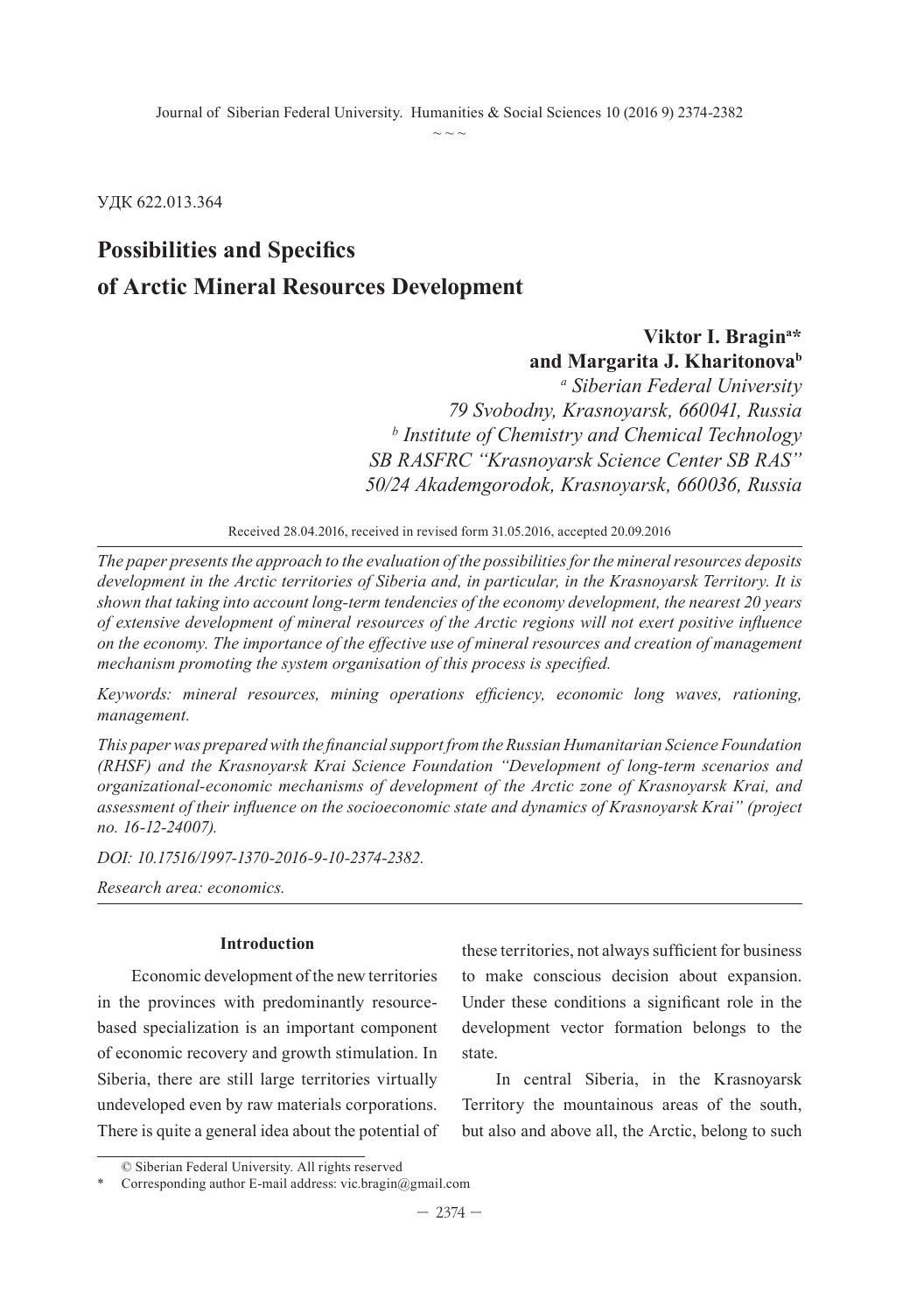poorly developed and studied areas. The need in attraction of the Arctic territories' resources demonstrated recently is determined by both the natural course of economic development and political circumstances, as well as the crises manifestations of the recent years. The question of how and in what way it is reasonable to adjust the approaches to the territory development under conditions of the today's changed circumstances is of interest. Below, the considerations on the issue relating to the technological, regulatory and organizational aspects of the deposits of solid minerals' development in northern areas of the Krasnoyarsk Territory are given.

#### **Approach statement**

Large mineral deposits development takes significant amount of time: the duration of the venue exploration, design and construction of an enterprise can take 10-15 years. Even greater time intervals occur in the course of the resource-based provinces development. During this time, raw materials markets environment can change, sometimes dramatically, with the complete change of priorities. Technological picture of the raw materials complex changes: modern, at the time of design, ore processing technology can become obsolete. Under these conditions, the ordinary development planning methods are not sufficiently presentable, and assessments that take into account longterm trends in economy and technology gain importance. Without replacing the conventional design technologies, these methods make it possible to identify "long-wave" component in the task.

An approach based on the concept of long waves by Kondratiev and subsequently developed by J. Schumpeter (Schumpeter, 1982) can be considered as a recognized method for longterm assessment. Later, on this basis, S. Glazyev developed the concept of technological modes

(Glazyev, 1989). The duration of the long wave, according to various assessments, is 40-60 years. The beginning of the wave is usually referred to the beginning of the upward part of the wave. It is convenient to separate the wave into four phases: expansion, boom, recession and depression. Each phase has indicative features concerning business and government strategies. Currently statistical data is collected in relation to five successive waves. In assessing the duration, as well as the moments of the beginning and the end of each wave, there are significant differences determined by the differences in the assessment procedure. This circumstance substantially reduces the forecasting importance of the method, however, it seems to be suitable for the long-term tendencies assessment at the semiquantitative, or at least qualitative level.

For the long-term assessment of the resource-based regions development, this model is convenient as it clearly distinguishes favorable, or, conversely, unfavorable phases for the resource-based economy, at that, giving an opportunity to make well-founded forecasts about the tendencies of technological development and appropriate organizational approaches. It is known that the phases of boom or, conversely, depression are the most favorable for the resource-based economy. Shoulder-season phases – expansion and recession are, on the contrary, not favorable for the extractive industries, as the relative value of raw materials, as compared to the consumer goods in these periods decreases. Technological development of the wave phases is uneven, as well. There are two points in largescale innovations: in the phase of expansion and in the phase of recession. At that, the first one – in the phase of expansion– starts the next long wave, ensuring growth, and the second one – in the phase of recession – provides optimization, costs reduction, increased efficiency and prepares the economy for winter.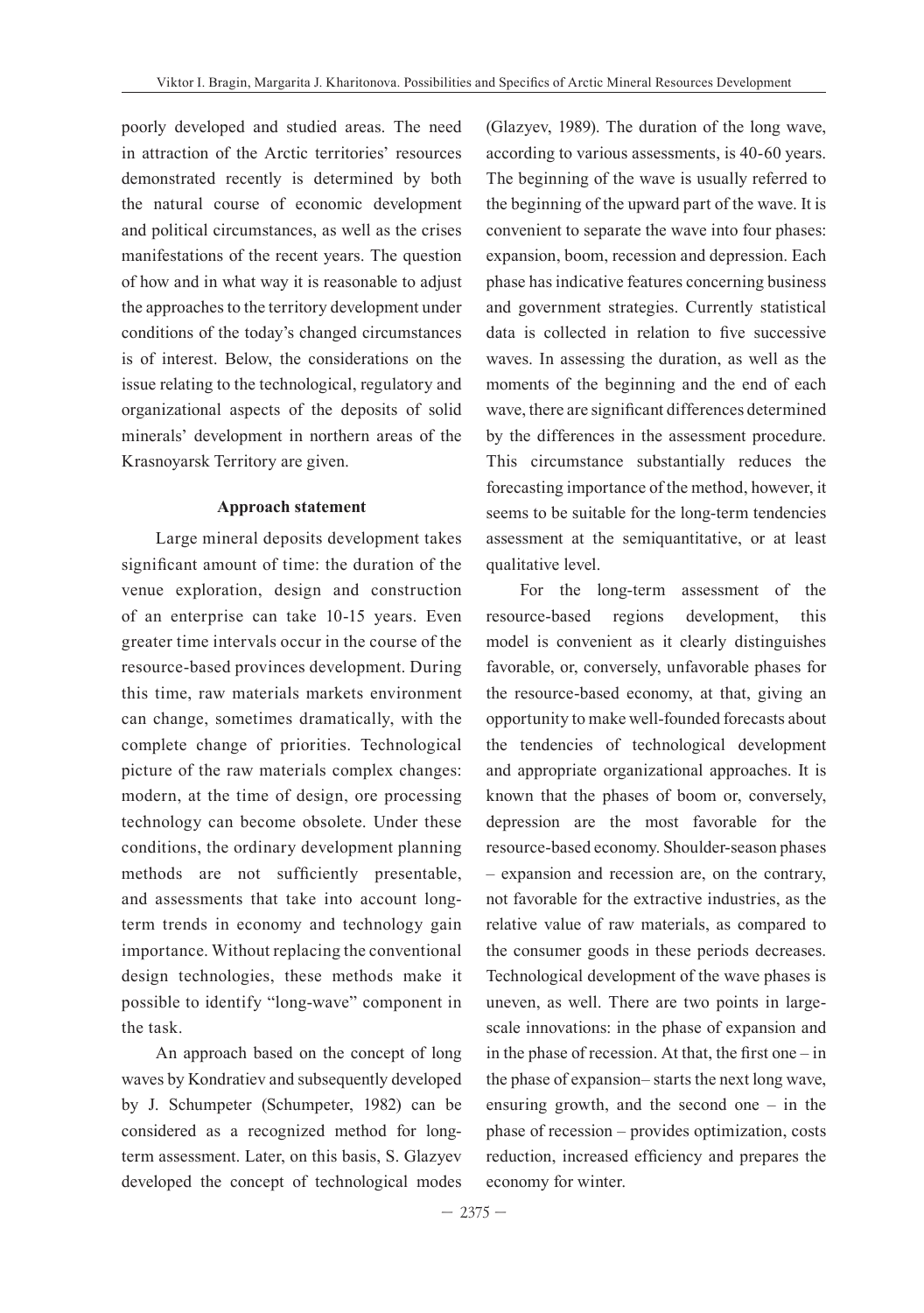The question of the length of the current fifth long wave is debatable. Depending on the answer to it, conclusions and forecasts vary. There is a point of view, according to which the long wave duration decreases with every cycle, which is, in particular, determined by the development of economic ties and the growth of information processing speed. The last assessment concerning this point of view involves the fact that the fifth wave duration is less than 40 years and, thus, currently, the world economy is facing the phase of depression, and in 2 or 3 years the next phase of the next sixth long wave will begin. The next point of view identifies the current time as the early phase of depression, which will last for about 10 more years. And, finally, the traditional approach to defining the wave duration (50-55 years) leads to the consideration of the present moment as the beginning of the phase of recession.

Further in the paper, the author will follow the traditional view to the long wave duration. Thus, the approximate boundaries of the nearest phases are the following:

| $\overline{\phantom{0}}$ | recession (V wave):  | $2014 - 2027$ |
|--------------------------|----------------------|---------------|
|                          | depression (V wave): | $2027 - 2040$ |
| $\overline{\phantom{a}}$ | expansion (VI wave)  | $2040 - 2052$ |

Further in the article the possibilities and prospects of the raw material complex of the Arctic region of the Krasnoyarsk Territory will be considered in this context.

### **Discussion of the Situation within the Framework of the Accepted Approach**

Recognition of the fact the world economy is entering the cyclic recession eventually involves the conclusion that the usual expansion in the Arctic territory currently will not bring benefits to national and, particularly, regional economy, but on the contrary, will be accompanied by freezing of sufficient amount of funds in inefficient capital

stocks. The analysis should take into account at least the following factors:

− Poor conditions of the raw material markets at the current phase of recession and reduced consumption of raw materials in the future phase of depression

− The time lag of 10-15 years from venue exploration to starting the enterprise

− Intensive technological innovations in the phase of regression

− Competition for investments under conditions of significantly different technological level of production

− Low level of geological exploration and economic development of the region

The combined effect of these factors complicates the development of the resourcebased production in the Arctic. In the nearest 10- 15 years the market conditions will be unfavorable for investments into geological and mining growth-oriented business. At the end of recession and economy stabilization at the low level, the conditions will be more favorable, but the total raw materials consumption will be reduced, thus, the input of production capacities will be directed mainly at the mined-out reserves compensation. During the phase of recession a significant change in the technological image of the raw material shop will take place, and, as a result, designed according to the existing standards and built at this time enterprises from the very beginning will be in relatively unfavorable conditions. The original cause of this situation lies in the fact that extension is inappropriate in the phase of recession; it is the time for optimization and increase in efficiency.

For the figurative representation, it is possible to use an analogy from the previous long wave. The present situation roughly corresponds to, if we talk about the cycle phases, late 60s of the 20<sup>th</sup> century. Specialized press then was full of publications about the worsening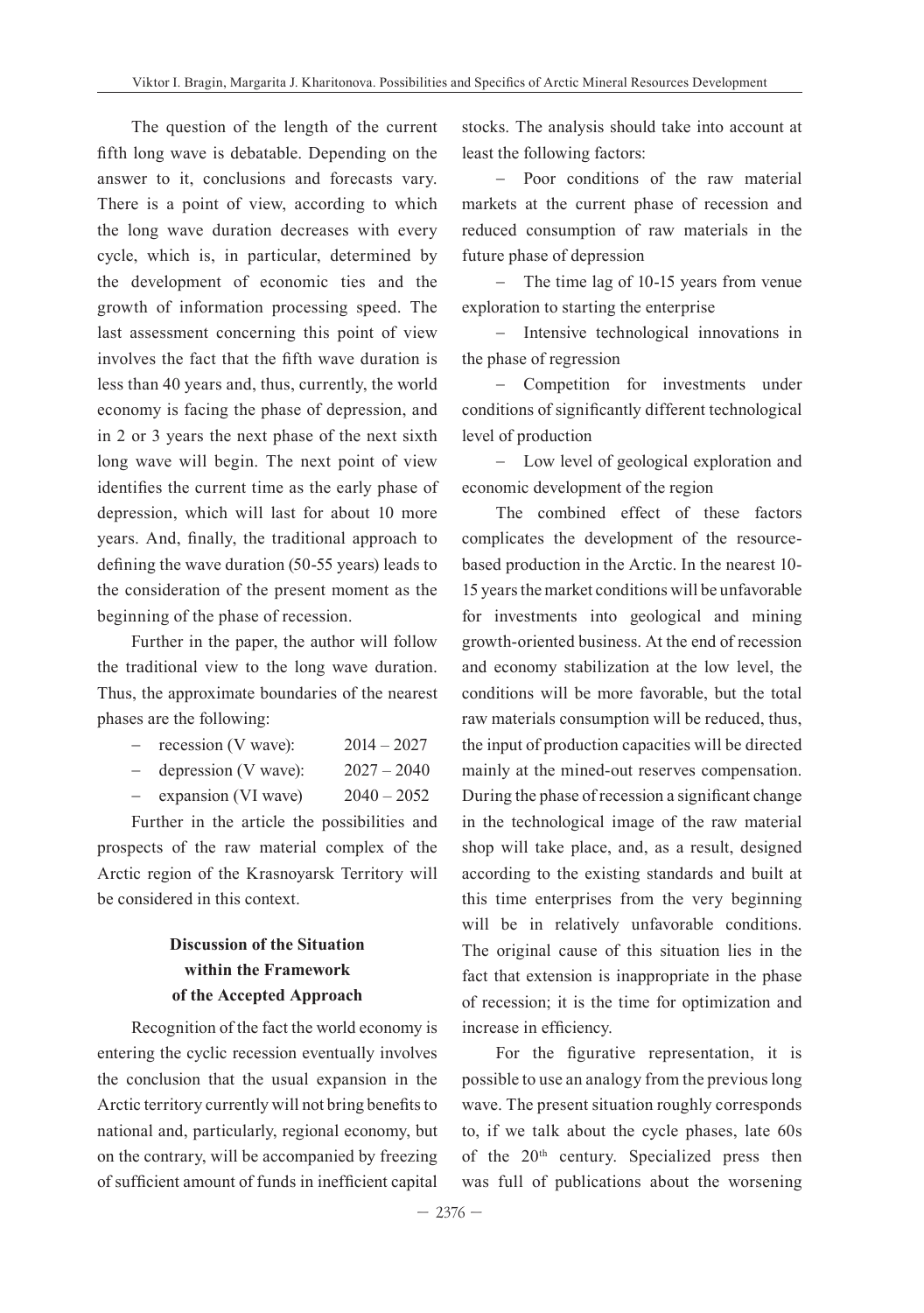prospects of mining business and the possible ways of optimization, both organizational and technological. If we take gold industry as a specific example, it was precisely at that time when "carbon in pulp" technology finishing was carried out, and in 1969 the United States Bureau of Mines recommended it for the new and reconstructed gold mining companies. This technology drastically reduced capital capacity and prime cost, in relation to the prevailing at that time kinds of sludge process. It was this new CIP-CIL process that quickly changed the technological image of the gold industry in the 70s. Later, with the coming of the phase of depression in the 70-80s, and a sharp increase in the price of gold in this connection, the technology provided growth in metal production. The result of these events was the radical change of the whole industry for 20-25 years. Gold production shifted from the countries with rich ores, especially the Republic of South Africa, to the countries with poor ores, but with the advanced technologies, and the total gold production increased by more than 50%.

The current situation is similar to the aforementioned one, suggesting the similar effects. The prevailing tendency in the mining business organization and technology in the recent years took shape of a tendency for optimization under conditions of growth restrain. All big companies implement their complex optimization programmes. The areas of energy and resource saving became the priority areas of technological development. In particular, in the field of mineral raw materials preparation there is a complex international programme, aimed at reducing costs in the most energy-intensive stage of the technological chain by 30-40% in the next 10 years. Thus, the raw materials industry is preparing to survive autumn and successfully enter winter with minimum costs.

#### **Solution strategies**

In light of the above, the issue of the Siberian Arctic development acquires additional dimensions. In view of the above considerations, there are no reasons to believe that large-scale involvement of additional mineral resources to the economy will have a positive effect for the next 20-25 years. At the same time, the development of the Arctic can be viewed at the angle of implementing the policy of primary production efficiency increase. In this case, we can expect the lagged effect, which will be noticeably manifested in 10-15 years, upon the occurrence of the phase of depression and related improvement in raw materials conditions.

It is possible to consider three main components of this policy that will be conventionally called technology, organization and strategy.

#### **Technology**

Cyclical recession period is the time for innovations aimed at reducing costs and increasing efficiency. These innovations are based on technological approaches gained in the previous years. In the field of solid minerals technology, at the moment, there is a whole range of new products, rapidly gaining their share in the industry. The following ones should be emphasized in connection with the issue under consideration:

− Cost-effective and operational methods of mineral resources search and exploration

− Energy-saving production technologies of mineral resources extraction and processing

− Extraction technologies based on hydrofracturing

Regarding the North development, up-to-date technologies of search and exploration become crucial. Under conditions of large territories, access difficulty and unfavorable climate conditions typical to the northern territories, it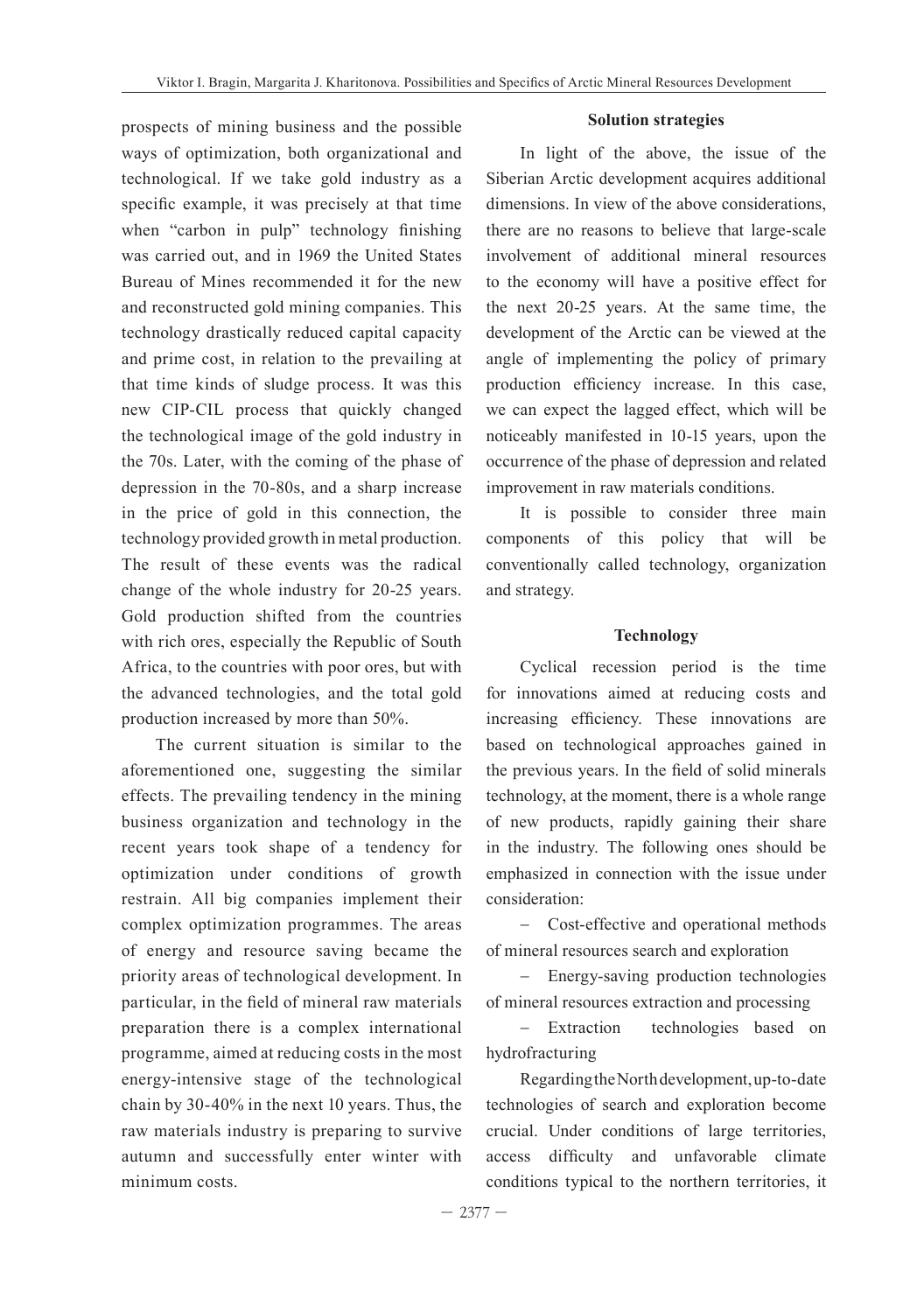is possible to achieve the necessary degree of exploration for the foreseeable future only with the use of the most advanced technologies. They include all sorts of remote sensing technologies, geochemical and geophysical prospecting technologies, etc.

Energy-saving technologies of mineral resources processing occupy a special place. It is estimated that about 5% of all electricity produced in the world is used only for the crushing and grinding of ores prior to enrichment. At present, rapid changes are taking place in this area, new grinding equipment is rapidly replacing the traditional mills. According to the forecasts, in 10 years the face of the industry will be completely changed. At Russian factories such equipment now is very rare; there is no domestic production of the equipment.

Another aspect of energy saving in the mineral raw materials processing is the socalled pre-concentration of ores. The point of this operation is to remove the largest possible parts of the rock in the form of lumps before grinding, the most energy-intensive processing operation. Pre-concentration is carried out by various methods, but radiometric sorting and separation is the most universal one. At present it is also rapidly developing area of technology that uses impulse developed in computer technologies for its growth. Pre-concentration by gravity methods after the raw materials preparation has also appeared in the technology of high pressure rollers – another high-tech project of the recent years.

Hydrofracturing technologies, more precisely the peculiarities of their spread, have demonstrated new features of the complex global market over the past two years. After the decline in oil prices, the number of companies engaged in exploration and production of shale oil and gas sharply fell down. At the same time, the people competent in new technologies of work in the interior have not disappeared, but apparently found new applications to their skills. Recently, publications about the works on the underground leaching of metals with the use of hydraulic fracturing technology have appeared in the industry journals. Taking into account the amount of companies working in accordance with the hydraulic fracturing technology that released for the recent time, we can expect a significant progress of physico-chemical methods of geotechnology in the next few years. Such methods of production are very promising for the northern regions.

The question of the methods for promoting innovation in the industry, including the abovementioned, is not easy. All the participants of the process understand the necessity to increase the production efficiency, but there is no motivation for the real actions. To obtain real results in the process of the Arctic development, changes in the system of subsurface use regulations that could create incentives for development are required.

#### **Organization**

Subsurface users' motivation to improve the primary production efficiency, generally speaking, is formed by the current market situation in which the enterprises that avoid optimization suffer losses. However, to define the expressed vector of development, the state is advisable to adopt additional stimulus measures. A strong solution may be setting a kind of efficiency standard by the regulator. Under current conditions of the developing recession, the change of subsurface use priority is justified: to reduce the growth rate of the developed reserves, simultaneously increasing the technological level of production. It can be implemented when changing the loss rationing system, under condition of transition from the individual to group standards.

The carried out analysis showed that the technological lag of the raw materials industry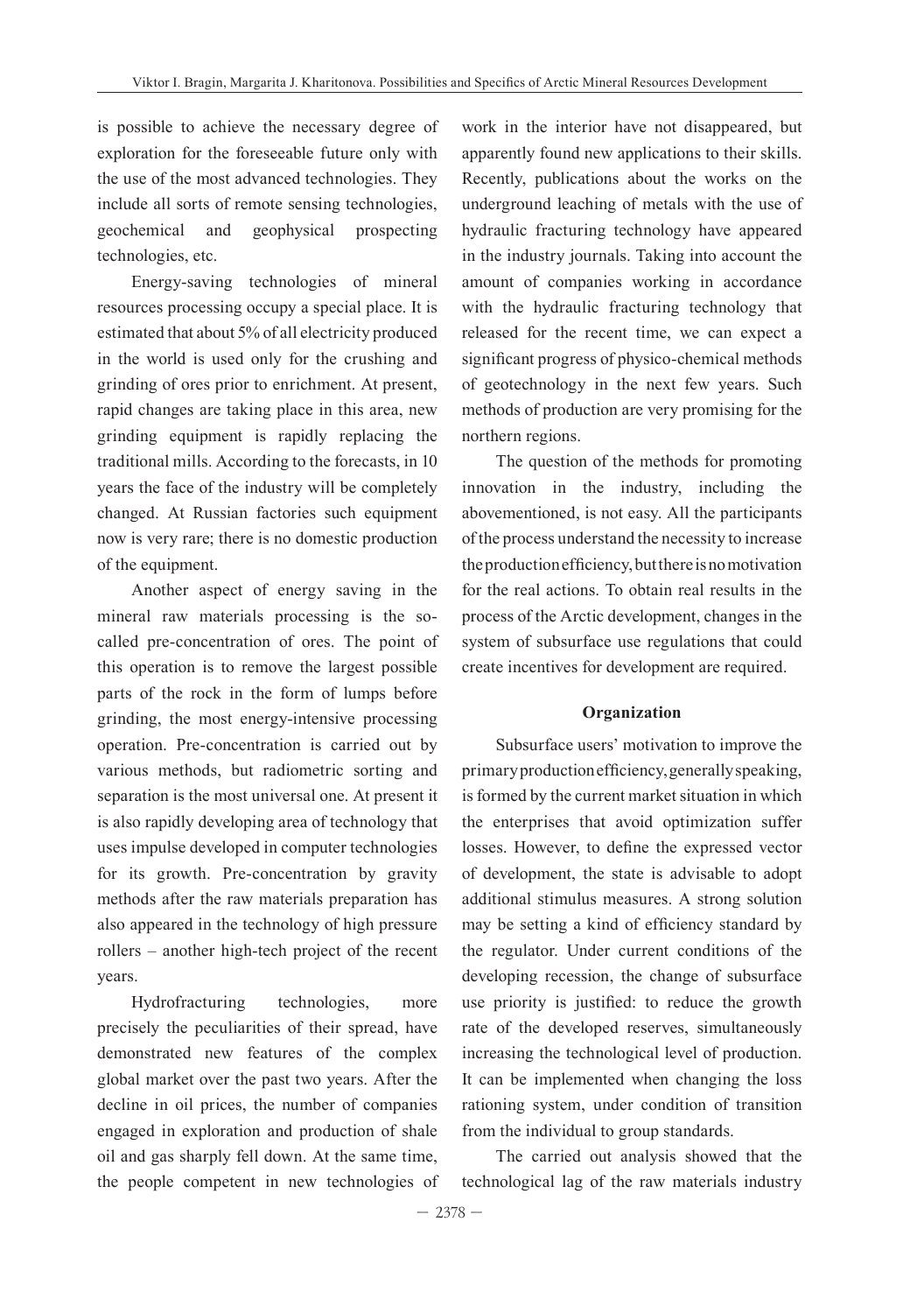is determined not by the individual problems of separate enterprises or lack of attention from the state to the innovation processes, but the key approach to the mineral resources development and the established system of subsurface use management. Customized for each enterprise loss ratios, generated on the basis of the information on the field represented by the subsurface user are the formalized basis for the preservation of the existing technological level and corresponding motivation of mineral companies. The current practice limits the possibilities for the engineering and technology businesses development in the industry. Transition to the group losses standards is a possible way to solve the problem. Its implementation gives opportunity to motivate mineral companies towards the more rational use of resources and accelerated technological development, to stimulate engineering and technology business, to make mineral resources management more transparent and logical and, ultimately, successfully fulfill the basic requirements of the Subsoil Law.

The main features of the proposed system are the following:

1. The state defines generalized standards with regard to the use of mineral raw materials efficiency, which must be respected by all the subsurface users. The subsurface user's consent to follow the standard they are declared to is a necessary condition for granting the license for the subsurface area development.

2. The efficiency standards are set not individually for each deposit, but in the form of group standards for separate sectors, combining technologically similar deposits.

3. The standards are set based on the analysis of global experience in the development of similar fields, focusing on the best examples.

4. The state may alter the efficiency standards, with the aim to stimulate technological development (tightening standards) or to stimulate

production (lower standard) for the industry as a whole.

5. Subsurface areas, which development would be insufficiently profitable for the subsurface users under conditions of the given regulations, are not licensed and remain in the undistributed fund.

#### **Strategy**

In the process of the new territories' raw material resources development, problems caused by the strategic grounds of subsurface users escalate. The first subsurface users in the new territory are usually lucky rent seekers, that "skim the cream" from the unmined rich deposits. Activities of the first subsurface users improve exploration of the territory and develop infrastructure, but, unfortunately, their productive activities are usually far from being effective. Therefore, under conditions of ordinary standard management of subsurface use, efficiency rise at the first stage of the territory development is not expected.

There is a convenient metaphor, developed in the evolutionary economics that uses the analogy between the biological communities and economic systems. Enterprises, including the mining ones, are divided into groups based on two parameters: in relation to the resources and the ability to compete (Bragin, 2010). The first group is "ruderals". These economic agents operate under conditions of excess resources, they are prone to expansion, a kind of pioneers, mastering an unoccupied market niche or segment. At that, they are very sensitive to external influences, and therefore, do not tolerate competition. Technologically they are prospectors, since their activity, in addition to the richest reserves mining, leads to an increase in the territory exploration and giving it understandable and attractive image for the enterprises of the second group – "competitor". When the excess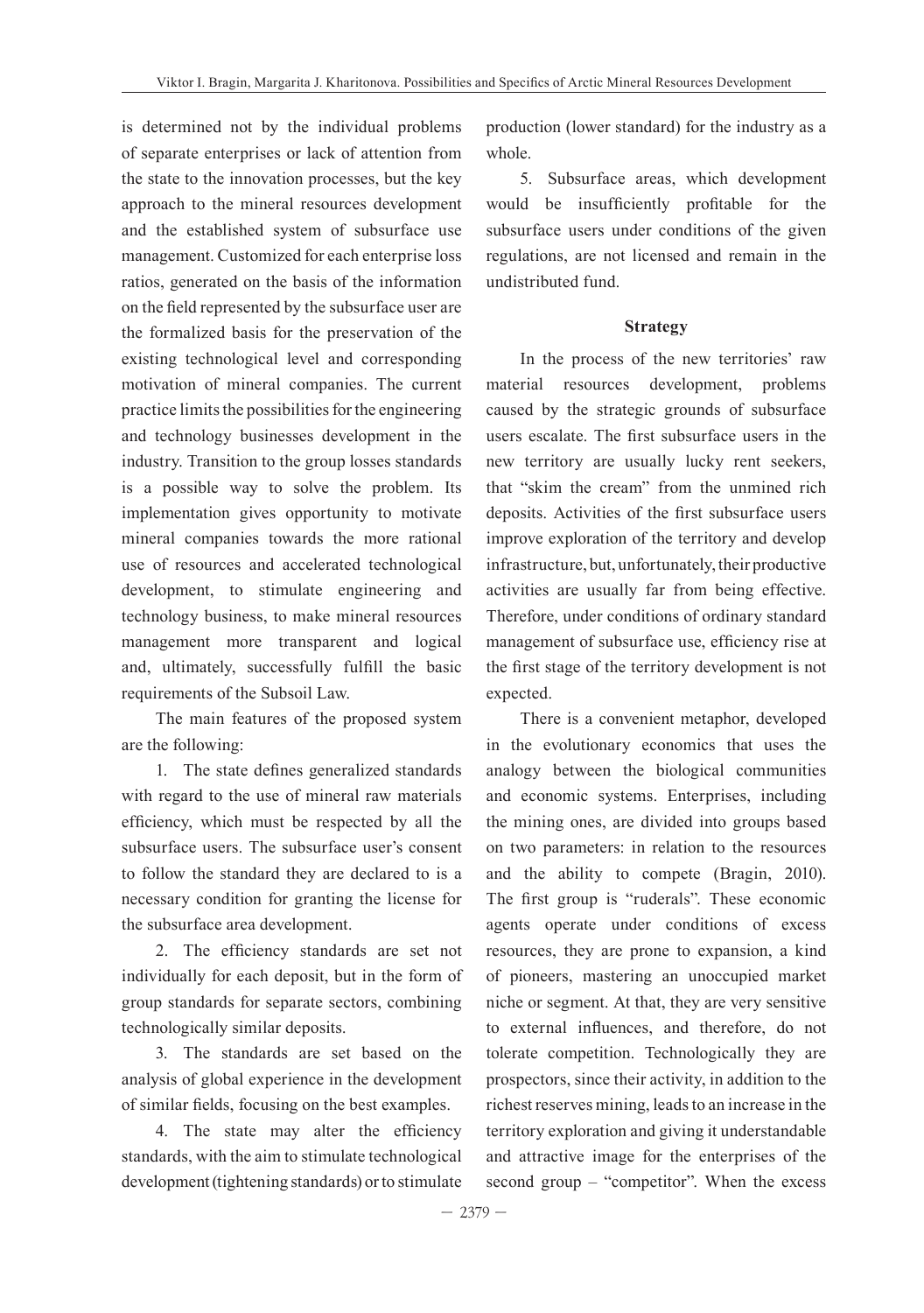resources run out, this particular subject replaces the ruderal. Since the ruderal is poorly adapted for the competition, it cannot withstand the pressure from the "competitor" that effectively uses resources, prone to large-scale activities, to retain its positions and is focused on long-term operation. And finally, the third group – "stresstolerators". These agents are able to work under conditions of the significant lack of resources and their low quality, under conditions that protect from the competition with rivals and, all the more, with the ruderals. Their function is to survive and adapt to the unfavorable conditions. These are enterprises that, as a rule, do not have profit or even loss-bearing ones, they spend all their income to pay off the costs.

Effective subsurface use management at the state level lies in stimulating constructive competitor's strategies and restricting the activity of the destructive policies bearers – ruderals and stress-tolerators (Peshkov, 2009). Stress-tolerators are not typical for the new territories; the main problem here is ruderals, predators. In the world practice, a set of tools to optimize the impact from the ruderals' actions was developed, in a typical form these are different kinds of arrangements for the differential rent withdrawal.

Mining rent management system creation and maintenance is the most important objective not only in terms of the industry efficiency increase, but also in the larger, systemic terms. The main mechanism of the resource-based economy institutions destruction is suppression of the competition mechanisms. It is in this case, the search for efficiency that stimulates innovation is replaced by rent seeking with all the negative

ensuing consequences. Mining rents and ruderals management is a major problem in the efficient system of management construction.

To obtain objective data on the real rate of return from the raw materials projects, an approach, based on the statistical processing of the entire data set of the exploited mineral resource base and the statistical assessments construction may be useful. This approach allows getting the necessary objective information about the necessary production costs and expected returns of the project already at the stage of pre-assessment (Kharitonova, 2015). In the course of the new territories development it is advisable to establish and maintain a permanent monitoring system that allows to implement this method to determine the extent of the necessary rent withdrawal, or, conversely, subsurface use stimulation.

#### **Conclusions**

Consideration of the issue of the prospects for development of the mineral resources in the Arctic with the use of the long waves methodology has shown that under the present conditions the ordinary methods of expansion with the largescale expansion of mineral resources will not give the desired effect for the country and the region. For the Arctic development the ideology of production efficiency increase is more promising. To implement modern, already developing at the foreign enterprises, technologies in the new enterprises of the North, it is necessary to modify the system of subsurface use management in the newly developed areas, what would provide the desired motivation for the subsurface users.

#### **References**

Bragin, V.I. Normirovanie poter' poleznykh iskopaemykh pri pererabotke kak instrument aktivizatsii tekhnologicheskogo razvitiia [Processing Losses Regulation as Method of Technological Development Intensification], *In Journal of Siberian Federal University, Humanities and Social Sciences*, Krasnoyarsk, 2015, 5 (8), 180-189.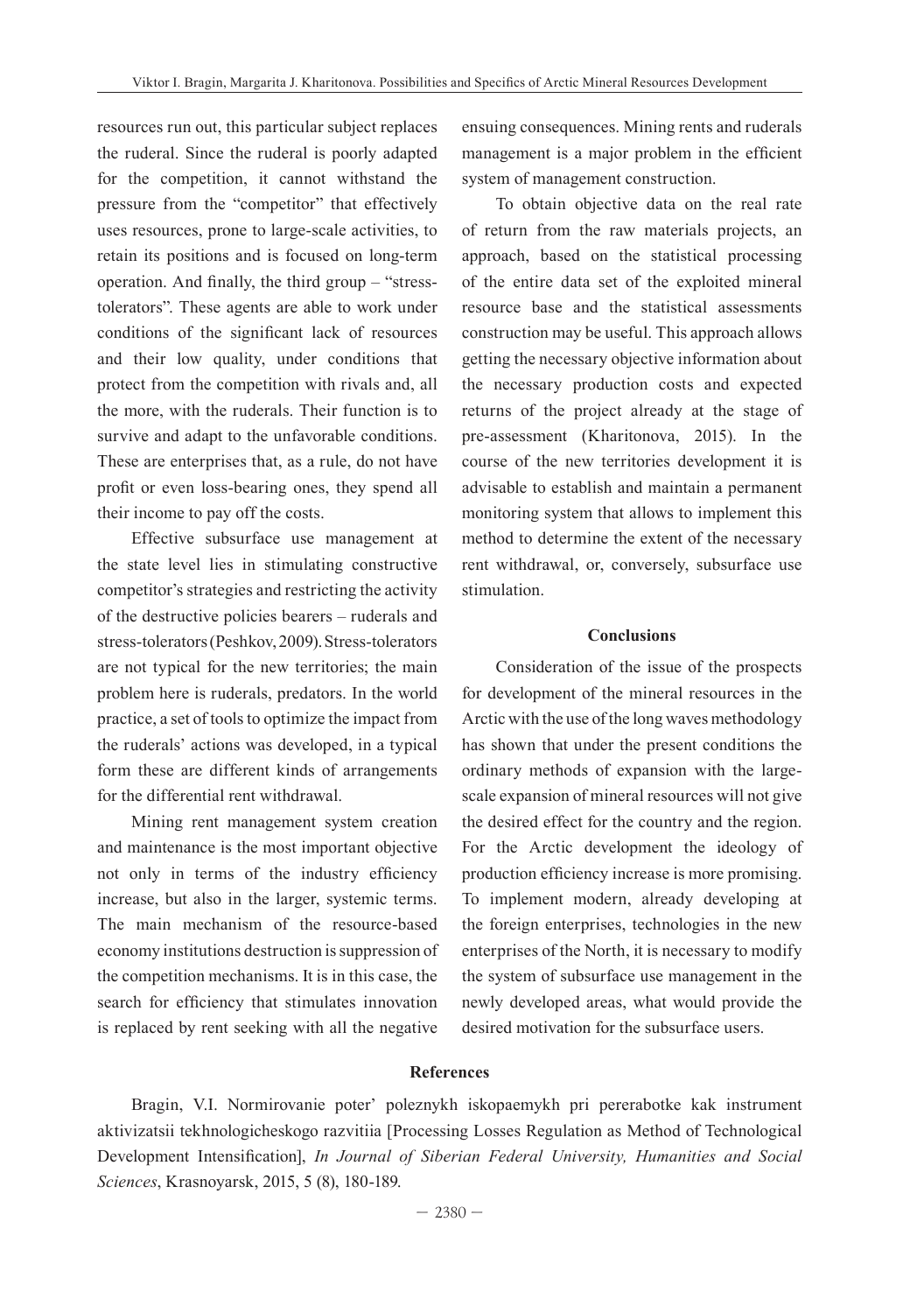Bragin, V.I. Pererabotka mineral'nogo syr'ia. Problemy innovatsionnogo razvitiia [Mineral Processing. Problems of Innovative Development], *In Prirodnye resursy Krasnoyarskogo Kraia [Natural Resources of the Krasnoyarsk territory*], 2010, 6, 36-40.

Glazyev, S.Y., Mikerin, G.I. *Dlinnye volny NTP i sotsial'noekonomicheskoe razvitie [Long Waves of STP and Social and Economic Development]*. М, Nauka, 1989.

Peshkov, A.A., Bragin, V.I. Struktura mineral'no-syr'evogo kompleksa, strategii nedropol'zovaniia i perspektivy rosta [Structure of Mineral Resources Sector, Subsurface Use Strategies and Growth Prospects], *In Trudy nauchnogo simposiuma "Nedelia gorniaka 2009" [Proceedings of Scientific Symposium "The Week of Miner 2009"*]. М., Sholokhov Moscow State University for the Humanities, 264-273.

Peshkov, A.A., Bragin, V.I., Mikhailov, A.G., Matsko, N.A. *Geotekhnologicheskaia podgotovka mestorozhdenii poleznykh iskopaemykh [Geotechnological Preparation of Mineral Resources Deposits].* Moscow, Nauka, 2007, 286 p.

Kharitonova, M.Y., Matsko, N.A. Razvitie veroiatnostnoogo podkhoda k otsenke dostupnosti mestorozhdenii poleznykh iskopaemykh [Development of Probabilistic Approach to the Mineral Resources Deposits Availability Assessment], *In Geologia i mineral'no-syr'evie resursy Sibiri [Geology and Mineral Resources of Siberia*], 2015, 2 (22), 104-107.

Schumpeter, J. *Teoria ekonomicheskogo razvitiia [The Theory of Economic Development]*. М., Progress, 1982, 452.

# **Перспективы и особенности освоения**

## **минеральных ресурсов Арктики**

#### **В.И. Брагина , М.Ю. Харитоноваб**

*а Сибирский федеральный университет Россия, 660041, Красноярск, пр. Свободный, 79 б Институт химии и химической технологии СО РАНФИЦ «Красноярский научный центр СО РАН» Россия, 660036, Красноярск, Академгородок 50/24*

*В статье изложен подход к оценке перспектив освоения месторождений полезных ископаемых арктических территорий Сибири и, в частности, Красноярского края. Показано, что с учетом долговременных тенденций развития экономики ближайшие 20 лет масштабное освоение минеральных ресурсов Арктики не окажет позитивного влияния на экономику. Отмечена важность эффективного использования минеральных ресурсов и создания механизма управления, способствующего системной организации этого процесса.*

*Ключевые слова: минеральные ресурсы, эффективность добычи, длинные волны, нормирование, управление.*

*Исследование выполнено при финансовой поддержке РГНФ и краевого государственного автономного учреждения «Красноярский краевой фонд поддержки научной и научно-технической деятельности» в рамках научно-исследовательского проекта «Разработка долгосрочных сце-*